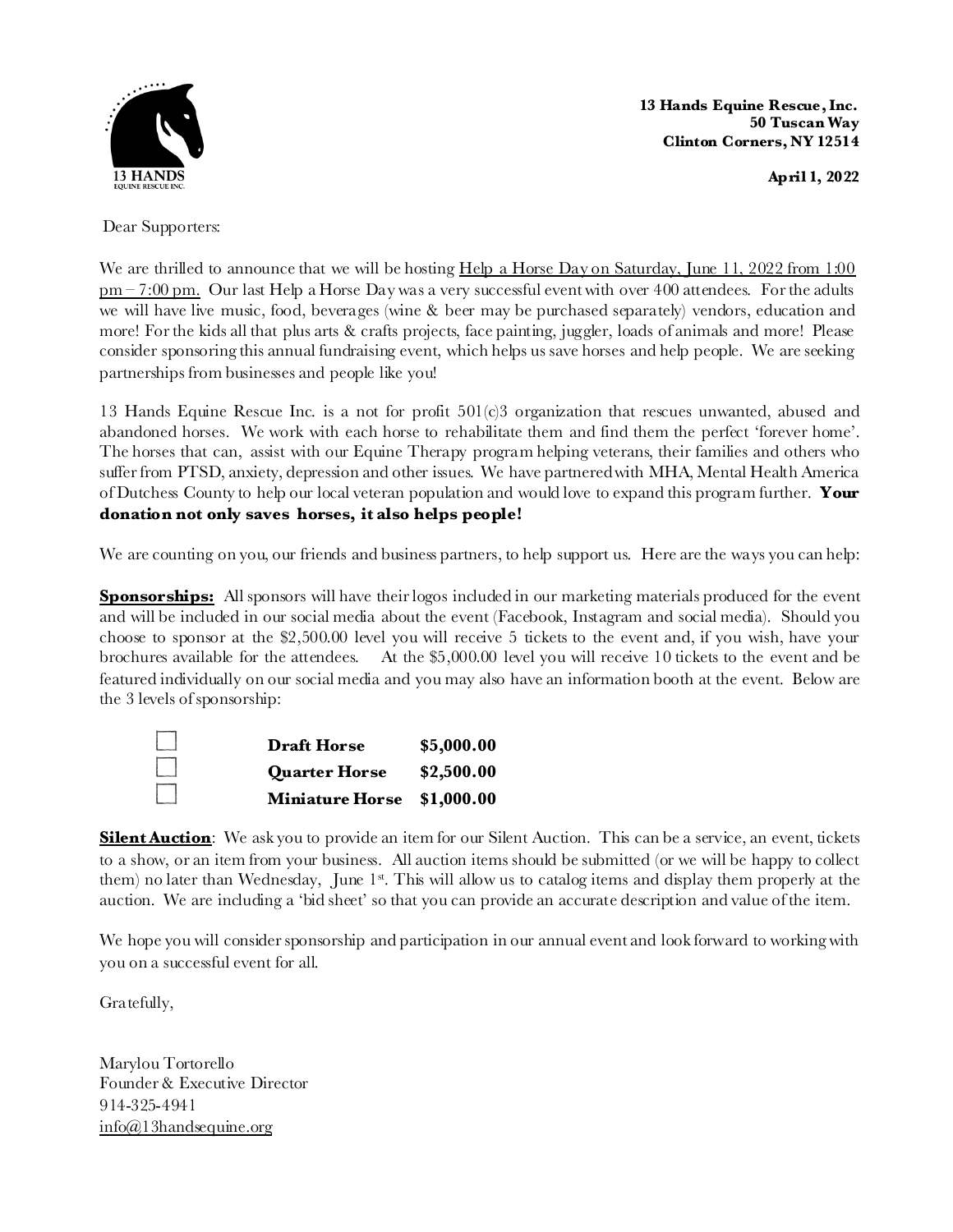

### **13 Hands Equine Rescue Help a Horse Day June 11, 2022**

### **Sponsorship/Donation Processing Information**

**We sincerely appreciate your sponsorship of "Help a Horse Day" on June 11, 2022! Please select the level of your sponsorship:**

| C | <b>Miniature Horse:</b> | \$1,000 |
|---|-------------------------|---------|
| D | <b>Quarter Horse:</b>   | \$2,500 |
| C | <b>Draft Horse:</b>     | \$5,000 |

**I/we cannot sponsor your event but would like to donate \$\_\_\_\_\_\_\_\_\_\_\_\_\_\_\_\_\_\_**

| <b>XCredit Cards</b>                                  |                                                                                 |  |
|-------------------------------------------------------|---------------------------------------------------------------------------------|--|
| <b>O</b> American Express<br>O Mastercard<br>$O$ Visa |                                                                                 |  |
|                                                       |                                                                                 |  |
|                                                       |                                                                                 |  |
|                                                       |                                                                                 |  |
|                                                       |                                                                                 |  |
|                                                       |                                                                                 |  |
|                                                       |                                                                                 |  |
|                                                       |                                                                                 |  |
|                                                       | *Paypal: 'Friends & Family' to 13handse quine @gmail.com note Help a Horse Day. |  |
| <b>Tuscan Way, Clinton Corners, NY 12514</b>          | *Checks: 13 Hands Equine Rescue Inc., Attn: Help a Horse Day Committee, 50      |  |

**Zelle: 914-325-4941**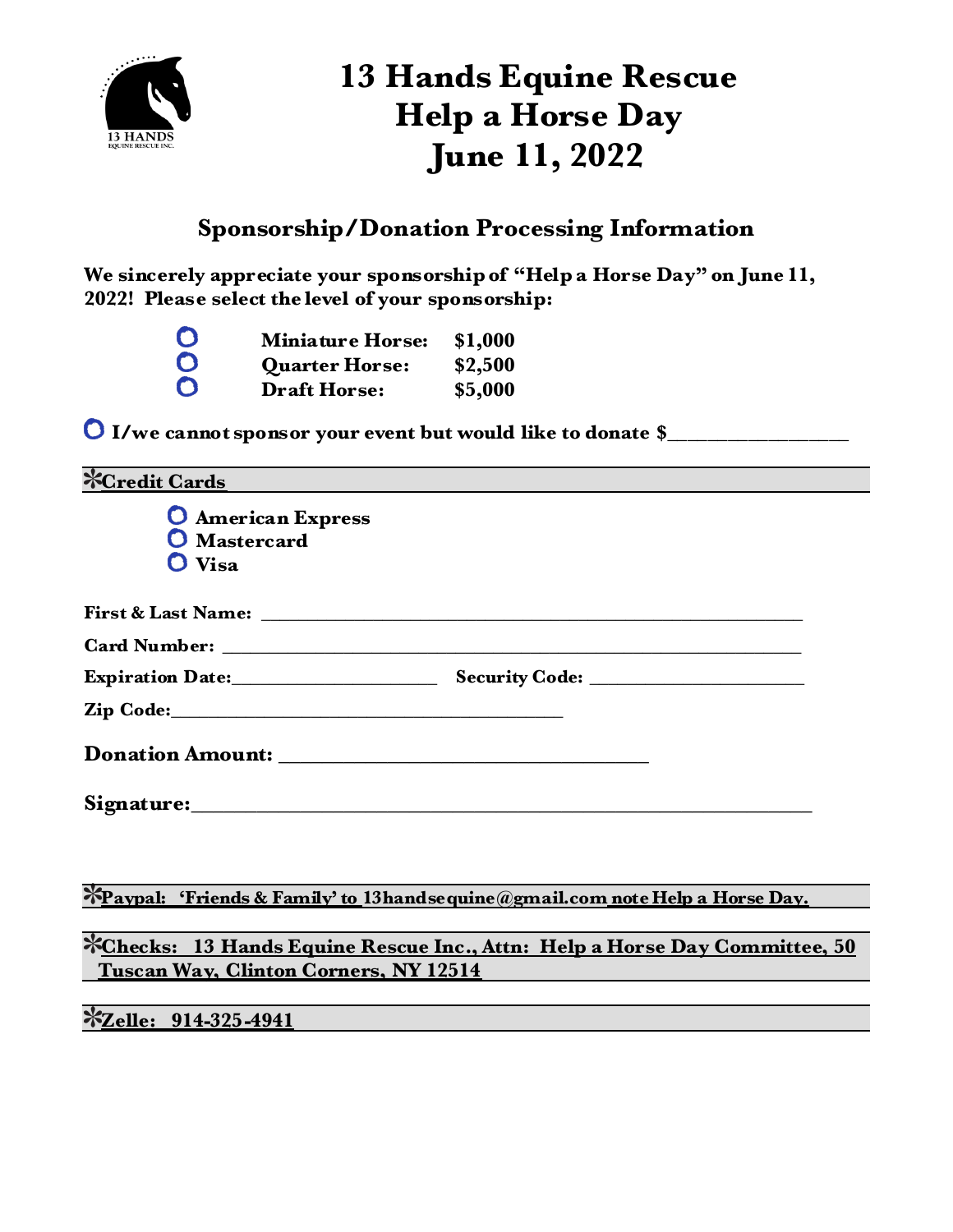

# **13 Hands Equine Rescue Help a Horse Day June 11, 2022**

#### **Silent Auction Donation Information**

| <b>Company or Individual Name:</b>          |  |  |  |  |
|---------------------------------------------|--|--|--|--|
| Contact Name (if different) & Phone Number: |  |  |  |  |
| eMail:                                      |  |  |  |  |
| Address:                                    |  |  |  |  |
| City/State/Zip:                             |  |  |  |  |
| 13 Hands Contact Person:                    |  |  |  |  |
| Item Donated:                               |  |  |  |  |
| Approximate Value:                          |  |  |  |  |
| Description:                                |  |  |  |  |
|                                             |  |  |  |  |
|                                             |  |  |  |  |
|                                             |  |  |  |  |
|                                             |  |  |  |  |
|                                             |  |  |  |  |
|                                             |  |  |  |  |
|                                             |  |  |  |  |
|                                             |  |  |  |  |
|                                             |  |  |  |  |
|                                             |  |  |  |  |
|                                             |  |  |  |  |
|                                             |  |  |  |  |
|                                             |  |  |  |  |
|                                             |  |  |  |  |